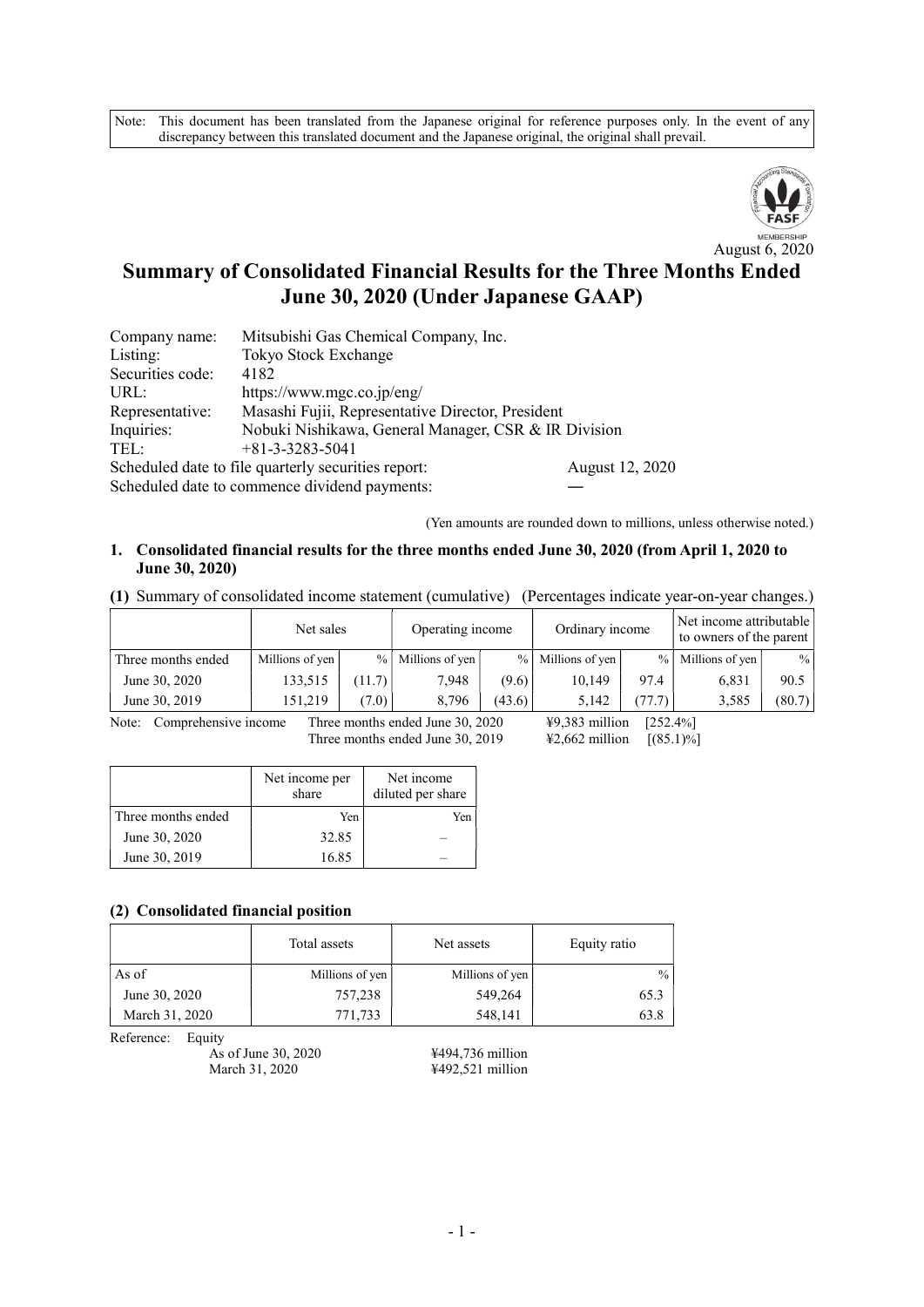### 2. Dividends

 $\overline{1}$ 

|                                                 |                   | Annual dividend        |                       |                 |       |  |  |
|-------------------------------------------------|-------------------|------------------------|-----------------------|-----------------|-------|--|--|
|                                                 | First quarter-end | Second quarter-<br>end | Third quarter-<br>end | Fiscal year-end | Total |  |  |
|                                                 | Yen               | Yen                    | Yen                   | Yen             | Yen   |  |  |
| Fiscal year ended<br>March 31, 2020             |                   | 35.00                  |                       | 35.00           | 70.00 |  |  |
| Fiscal year ending<br>March 31, 2021            |                   |                        |                       |                 |       |  |  |
| Fiscal year ending March 31,<br>2021 (Forecast) |                   | 35.00                  |                       | 35.00           | 70.00 |  |  |

(Note) Revisions to the forecast most recently announced: None

#### 3. Consolidated business forecasts for the fiscal year ending March 31, 2021 (from April 1, 2020 to March 31, 2021)

(Percentages indicate year-on-year changes.)

|                                                         | Net sales          |               | Operating income   |             | Ordinary income    |               | Net income<br>attributable to<br>owners of the parent |               | Net income<br>per share |
|---------------------------------------------------------|--------------------|---------------|--------------------|-------------|--------------------|---------------|-------------------------------------------------------|---------------|-------------------------|
|                                                         | Millions of<br>ven | $\frac{0}{0}$ | Millions of<br>yen | $^{0}/_{0}$ | Millions of<br>yen | $\frac{0}{0}$ | Millions of<br>ven                                    | $\frac{0}{0}$ | Yen                     |
| Six months ending<br>September 30,<br>2020 (cumulative) | 270,000            | (11.0)        | 12,000             | (25.2)      | 12,000             | 2.6           | 9.000                                                 | 10.5          | 43.27                   |
| Fiscal year ending<br>March 31, 2021                    | 560,000            | (8.7)         | 29,000             | (15.4)      | 26,000             | (16.4)        | 17,000                                                | (19.7)        | 81.74                   |

(Note) Revisions to the forecast most recently announced: Yes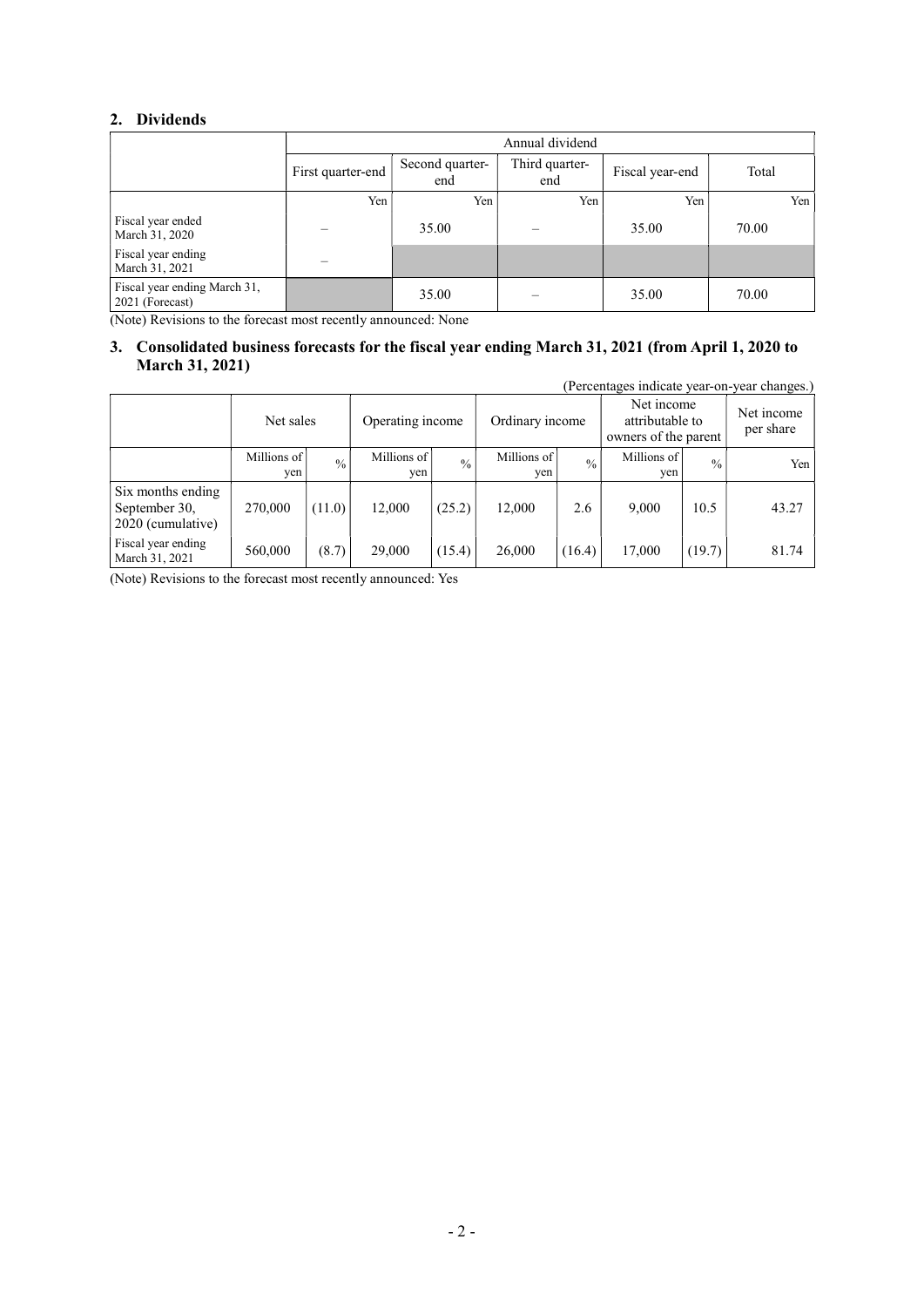#### \* Notes

- (1) Changes in significant subsidiaries during the period (changes in specified subsidiaries resulting in the change in scope of consolidation): None
- (2) Application of special accounting for preparing quarterly consolidated financial statements: None
- (3) Changes in accounting policies, changes in accounting estimates, and restatement
	- (i) Changes in accounting policies due to revisions to accounting standards and other regulations: None
	- (ii) Changes in accounting policies due to other reasons: None
	- (iii) Changes in accounting estimates: None
	- (iv) Restatement: None
- (4) Number of shares outstanding (common stock)
	- (i) Number of shares outstanding at term end (including treasury stock)

| As of June 30, 2020  | 225,739,199 |
|----------------------|-------------|
| As of March 31, 2020 | 225,739,199 |

(ii) Number of shares of treasury stock at term-end

| As of June 30, 2020           | 17,758,871 |
|-------------------------------|------------|
| $\text{As}$ of March 31, 2020 | 17,758,765 |

(iii) Average number of shares

| Three months ended June 30, 2020 | 207,980,412 |
|----------------------------------|-------------|
| Three months ended June 30, 2019 | 212,790,048 |

- \* Quarterly financial results reports are exempt from audit conducted by certified public accountants or an audit corporation.
- \* Proper use of earnings forecasts, and other special matters

(Caution concerning forward-looking statements)

Forecasts, etc., recorded in this document contain forward-looking statements that are based on management's estimates, assumptions and projections at the time of publication. A number of factors could cause actual results to differ materially from expectations.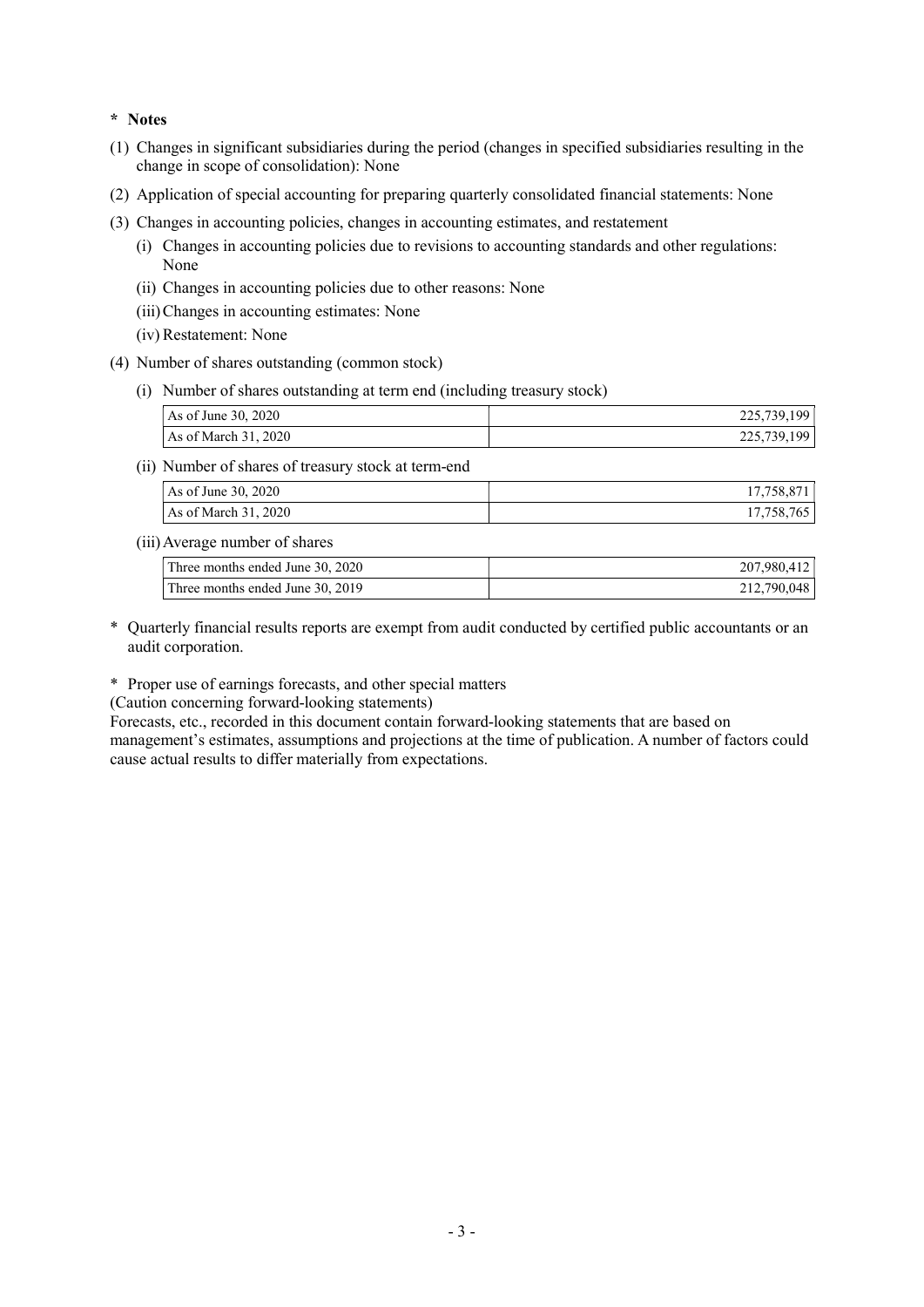|                                           | As of March 31, 2020 | As of June 30, 2020 |
|-------------------------------------------|----------------------|---------------------|
| Assets                                    |                      |                     |
| Current assets                            |                      |                     |
| Cash and deposits                         | 78, 227              | 80, 188             |
| Notes and accounts receivable - trade     | 141, 279             | 125, 918            |
| Securities                                | 3,514                | 67                  |
| Merchandise and finished goods            | 62, 359              | 63,866              |
| Work in process                           | 13, 154              | 12, 185             |
| Raw materials and supplies                | 39, 282              | 39,938              |
| 0ther                                     | 21,975               | 17,666              |
| Allowance for doubtful accounts           | $\triangle$ 1, 124   | $\triangle$ 748     |
| Total current assets                      | 358,669              | 339,083             |
| Non-current assets                        |                      |                     |
| Property, plant and equipment             |                      |                     |
| Buildings and structures, net             | 84, 339              | 84, 362             |
| Machinery, equipment and vehicles,<br>net | 81,079               | 79,847              |
| Other, net                                | 74, 419              | 75,764              |
| Total property, plant and equipment       | 239,838              | 239, 975            |
| Intangible assets                         |                      |                     |
| Goodwill                                  | 5,293                | 5, 205              |
| 0ther                                     | 5, 303               | 5, 157              |
| Total intangible assets                   | 10,597               | 10,363              |
| Investments and other assets              |                      |                     |
| Investment securities                     | 149, 158             | 154,761             |
| 0ther                                     | 14, 111              | 13,612              |
| Allowance for doubtful accounts           | $\triangle$ 640      | $\triangle$ 557     |
| Total investments and other assets        | 162,628              | 167,816             |
| Total non-current assets                  | 413,063              | 418, 155            |
| Total assets                              | 771, 733             | 757, 238            |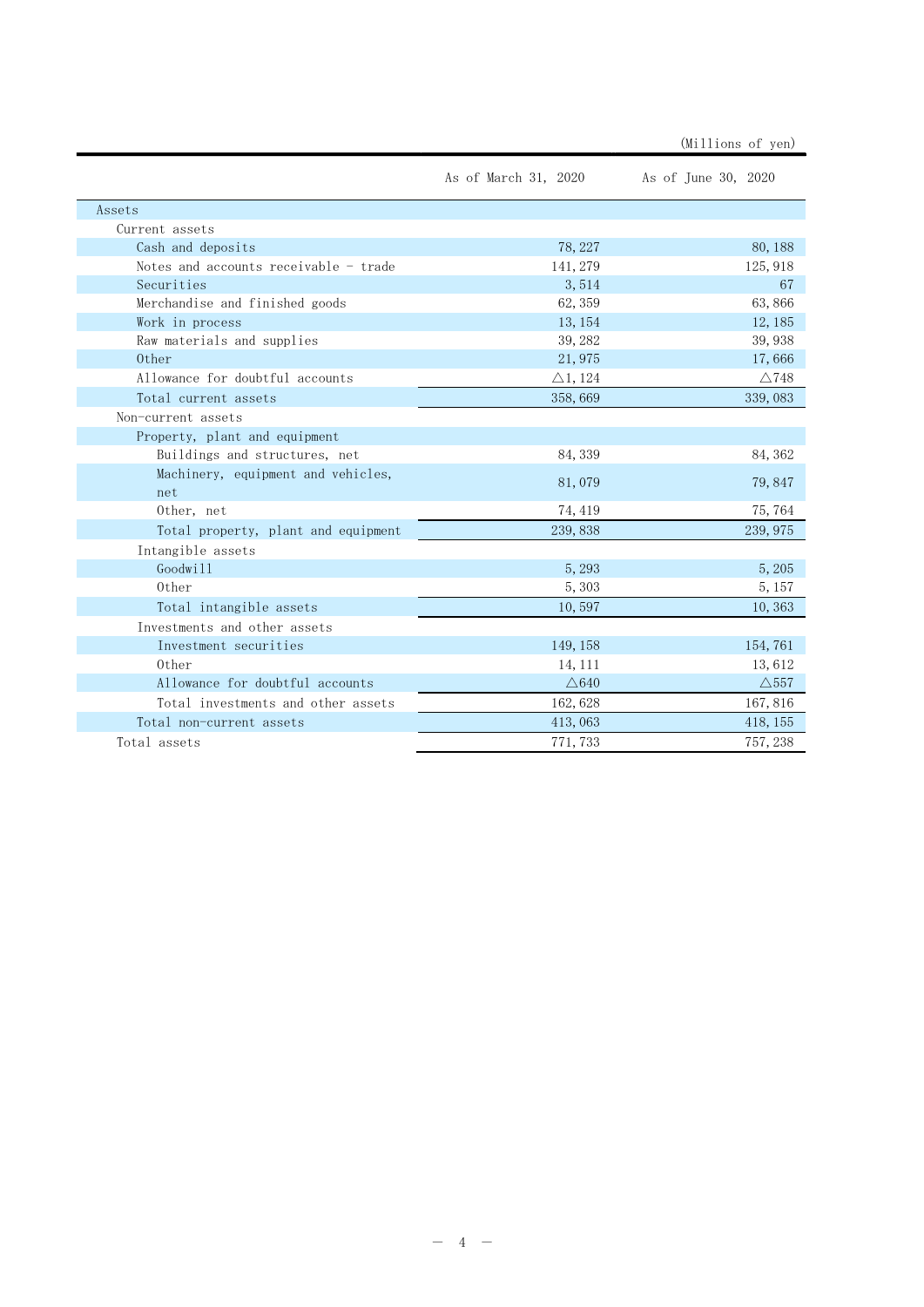|                                                 |                      | (Millions of yen)   |
|-------------------------------------------------|----------------------|---------------------|
|                                                 | As of March 31, 2020 | As of June 30, 2020 |
| Liabilities                                     |                      |                     |
| Current liabilities                             |                      |                     |
| Notes and accounts payable - trade              | 70, 776              | 61, 201             |
| Short-term borrowings                           | 33,980               | 34, 361             |
| Current portion of bonds payable                | 10,000               | 10,000              |
| Income taxes payable                            | 5,539                | 2, 117              |
| Provisions                                      | 6,003                | 3, 240              |
| 0ther                                           | 37, 275              | 34,568              |
| Total current liabilities                       | 163, 574             | 145, 490            |
| Non-current liabilities                         |                      |                     |
| Long-term borrowings                            | 29, 043              | 29,548              |
| Provisions                                      | 3,527                | 3, 113              |
| Retirement benefit liability                    | 9,333                | 9,729               |
| Asset retirement obligations                    | 3,560                | 3,570               |
| 0ther                                           | 14,552               | 16,520              |
| Total non-current liabilities                   | 60,016               | 62, 483             |
| Total liabilities                               | 223, 591             | 207, 974            |
| Net assets                                      |                      |                     |
| Shareholders' equity                            |                      |                     |
| Share capital                                   | 41,970               | 41,970              |
| Capital surplus                                 | 34, 234              | 34, 234             |
| Retained earnings                               | 439,701              | 439, 253            |
| Treasury shares                                 | $\triangle$ 21,600   | $\triangle$ 21,600  |
| Total shareholders' equity                      | 494, 306             | 493, 858            |
| Accumulated other comprehensive income          |                      |                     |
| Valuation difference on available-for-          |                      |                     |
| sale securities                                 | 7,789                | 11, 317             |
| Deferred gains or losses on hedges              | $\overline{4}$       | $\mathbf{1}$        |
| Foreign currency translation adjustment         | $\triangle 6, 701$   | $\triangle$ 7, 565  |
| Remeasurements of defined benefit plans         | $\triangle 2,877$    | $\triangle 2,875$   |
| Total accumulated other comprehensive<br>income | $\triangle$ 1, 785   | 877                 |
| Non-controlling interests                       | 55,619               | 54, 528             |
| Total net assets                                | 548, 141             | 549, 264            |
| Total liabilities and net assets                | 771, 733             | 757, 238            |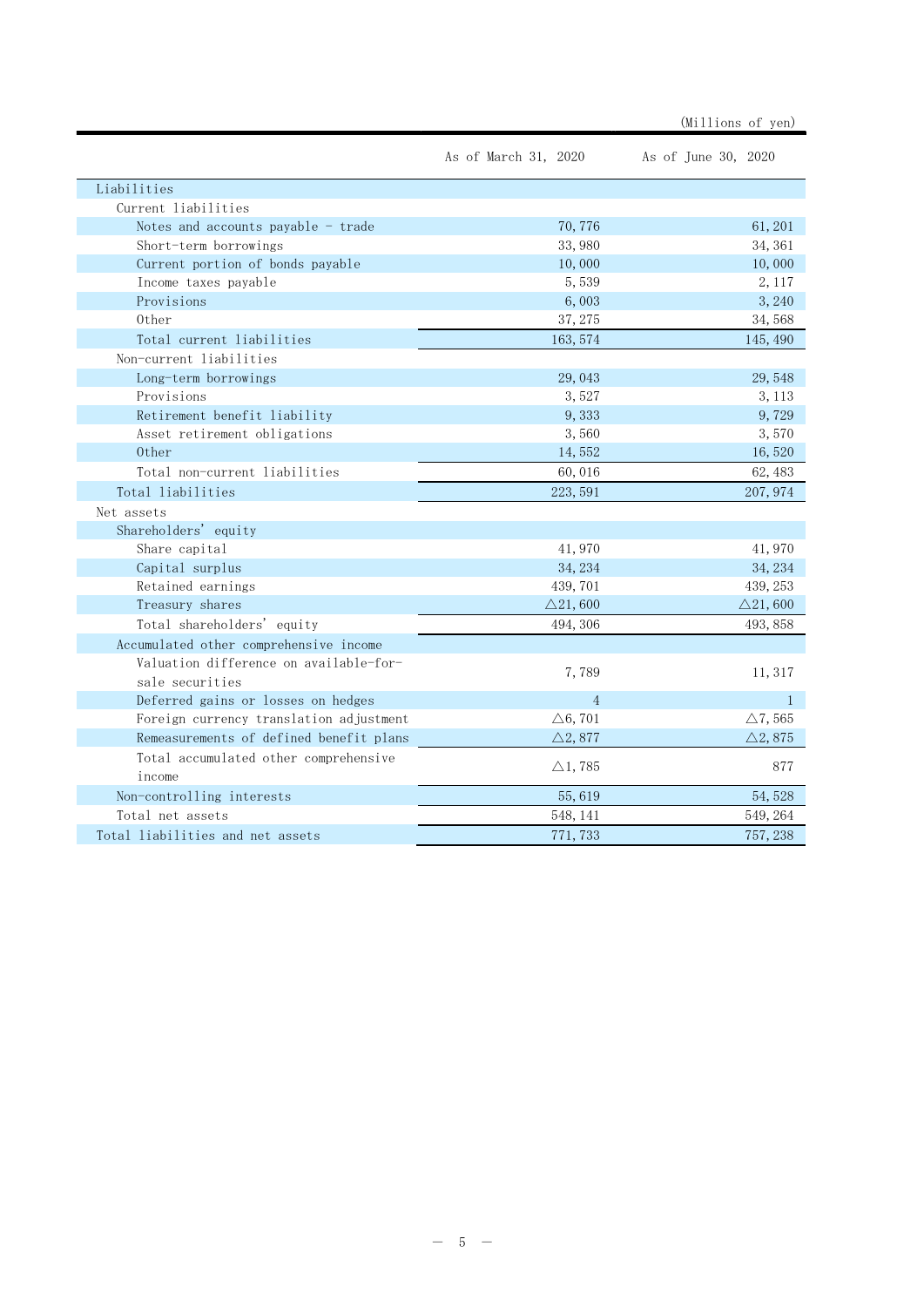|                                                                | Three months ended<br>June 30, 2019 | Three months ended<br>June 30, 2020 |
|----------------------------------------------------------------|-------------------------------------|-------------------------------------|
| Net sales                                                      | 151, 219                            | 133, 515                            |
| Cost of sales                                                  | 118,676                             | 102, 798                            |
| Gross profit                                                   | 32, 542                             | 30, 717                             |
| Selling, general and administrative expenses                   | 23,746                              | 22,768                              |
| Operating profit                                               | 8,796                               | 7,948                               |
| Non-operating income                                           |                                     |                                     |
| Interest income                                                | 149                                 | 101                                 |
| Dividend income                                                | 1,226                               | 1,088                               |
| Share of profit of entities accounted for                      |                                     |                                     |
| using equity method                                            |                                     | 1,321                               |
| 0ther                                                          | 757                                 | 815                                 |
| Total non-operating income                                     | 2,132                               | 3,327                               |
| Non-operating expenses                                         |                                     |                                     |
| Interest expenses                                              | 234                                 | 195                                 |
| Personnel expenses for seconded employees                      | 521                                 | 348                                 |
| Rental expenses                                                | 384                                 | 341                                 |
| Share of loss of entities accounted for<br>using equity method | 3,685                               |                                     |
| 0ther                                                          | 958                                 | 241                                 |
| Total non-operating expenses                                   | 5,786                               | 1,126                               |
| Ordinary profit                                                | 5, 142                              | 10, 149                             |
| Extraordinary income                                           |                                     |                                     |
| Gain on sales of non-current assets                            |                                     | 257                                 |
| Gain on step acquisitions                                      | 1,016                               |                                     |
| Gain on sales of investment securities                         | 967                                 |                                     |
| Insurance claim income                                         | 564                                 |                                     |
| Total extraordinary income                                     | 2,548                               | 257                                 |
| Extraordinary losses                                           |                                     |                                     |
| Loss on sales of investment securities                         |                                     | 135                                 |
| Total extraordinary losses                                     |                                     | 135                                 |
| Profit before income taxes                                     | 7,691                               | 10, 271                             |
| Income taxes                                                   | 3,263                               | 2,848                               |
| Profit                                                         | 4,428                               | 7,423                               |
| Profit attributable to non-controlling<br>interests            | 842                                 | 591                                 |
| Profit attributable to owners of parent                        | 3,585                               | 6,831                               |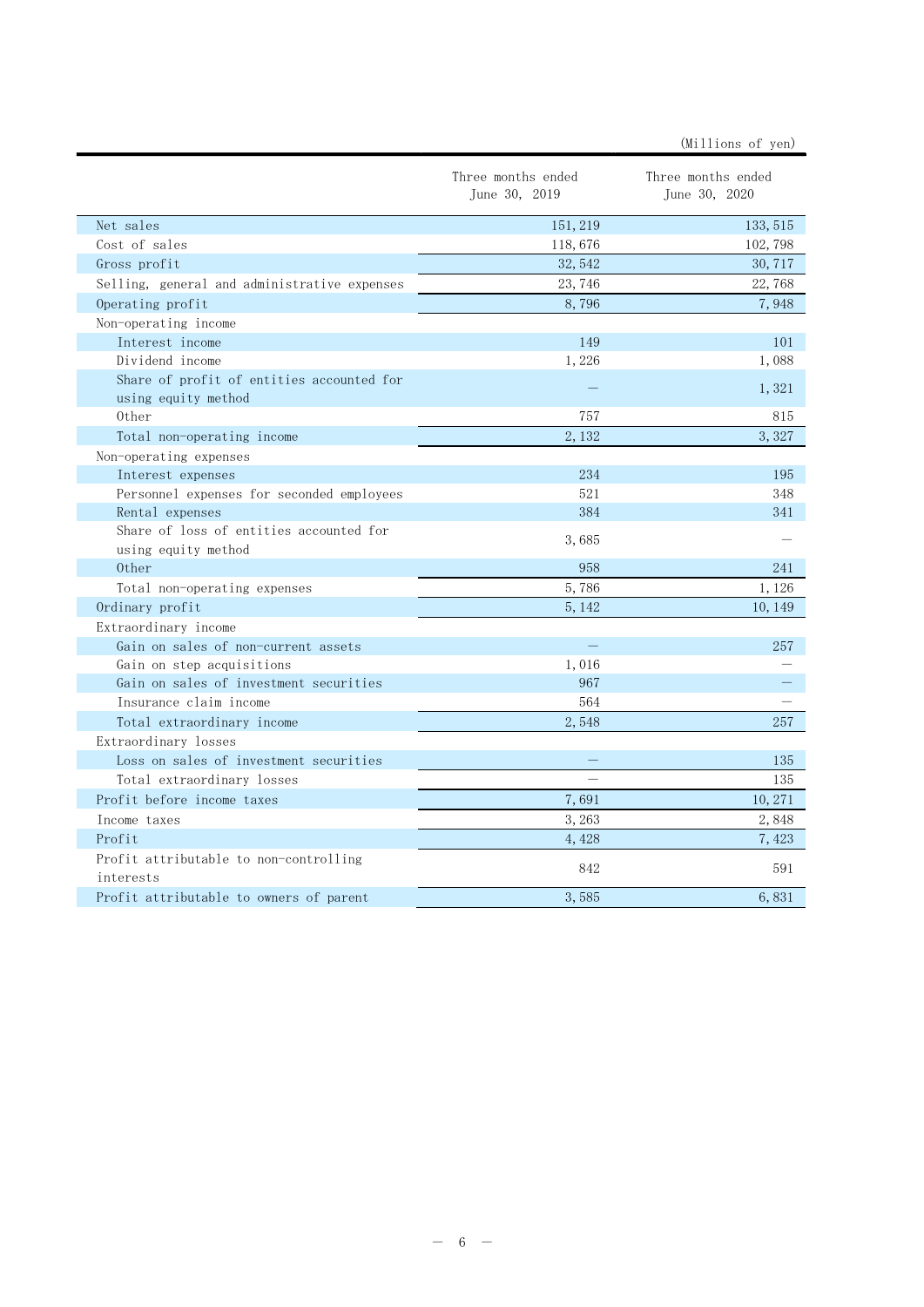|                                                                                         | Three months ended<br>June 30, 2019 | Three months ended<br>June 30, 2020 |
|-----------------------------------------------------------------------------------------|-------------------------------------|-------------------------------------|
| Profit                                                                                  | 4,428                               | 7,423                               |
| Other comprehensive income                                                              |                                     |                                     |
| Valuation difference on available-for-<br>sale securities                               | $\triangle$ 2,006                   | 3,610                               |
| Deferred gains or losses on hedges                                                      | $\triangle$ 13                      | $\triangle 3$                       |
| Foreign currency translation adjustment                                                 | $\triangle$ 1, 535                  | $\triangle$ 1, 493                  |
| Remeasurements of defined benefit plans,<br>net of tax                                  | $\triangle 92$                      | 68                                  |
| Share of other comprehensive income of<br>entities accounted for using equity<br>method | 1,882                               | $\wedge$ 220                        |
| Total other comprehensive income                                                        | $\triangle$ 1, 765                  | 1,960                               |
| Comprehensive income                                                                    | 2,662                               | 9,383                               |
| Comprehensive income attributable to                                                    |                                     |                                     |
| Comprehensive income attributable to<br>owners of parent                                | 2,086                               | 9,494                               |
| Comprehensive income attributable to non-<br>controlling interests                      | 575                                 | $\triangle$ 111                     |

(Millions of yen)

 $- 7 -$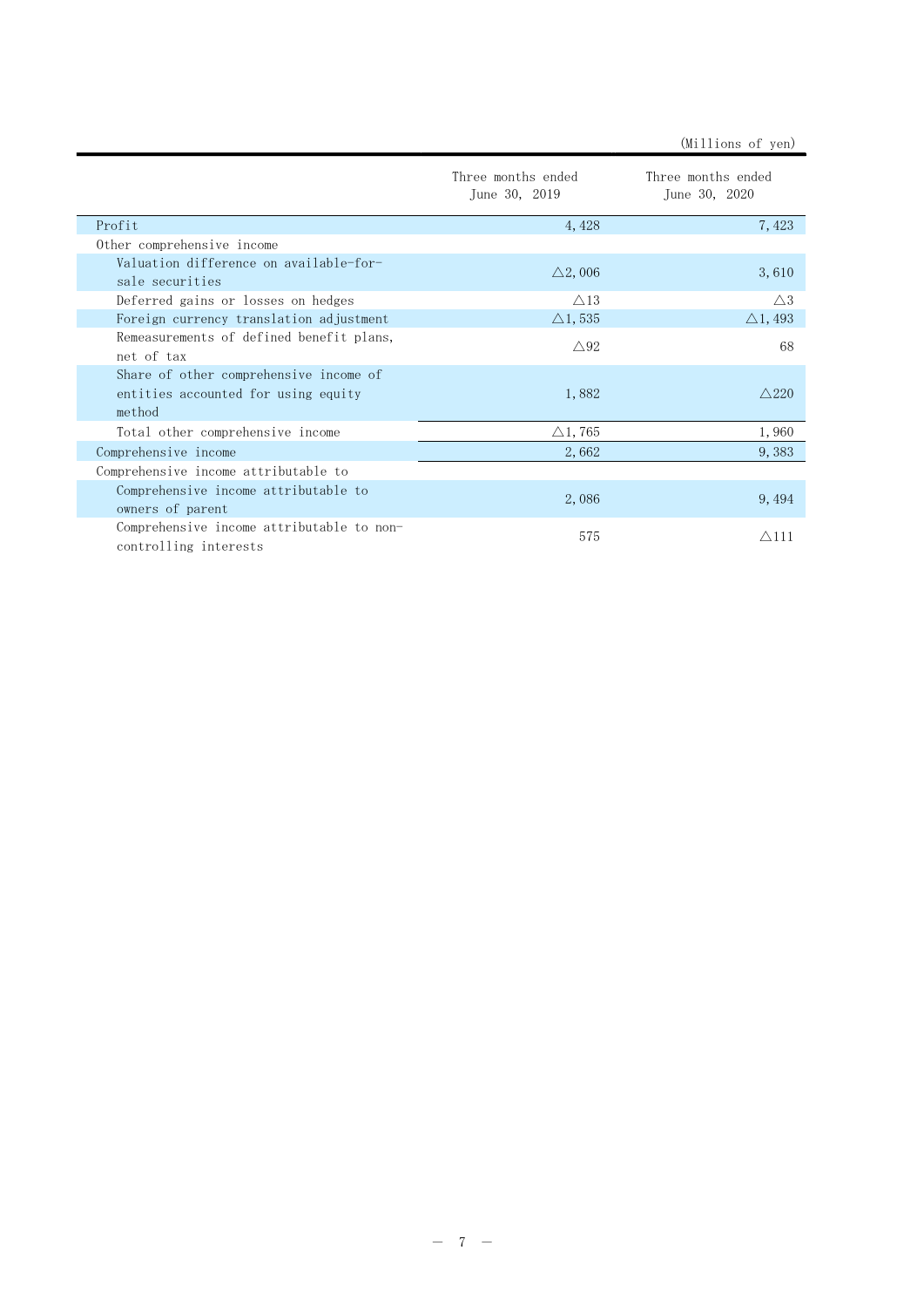| Segment Information                                |                             |                           | (Billions of yen, rounded down) |        |                               |                                   |                                         |
|----------------------------------------------------|-----------------------------|---------------------------|---------------------------------|--------|-------------------------------|-----------------------------------|-----------------------------------------|
|                                                    |                             | FY2019<br>10 <sup>2</sup> | FY2020<br>1Q                    | Change | FY2019<br>Full Year<br>Result | FY 2020<br>First half<br>Forecast | FY 2020<br><b>Full Year</b><br>Forecast |
| Net sales                                          |                             | 151.2                     | 133.5                           | (17.7) | 613.3                         | 270.0                             | 560.0                                   |
|                                                    | Basic<br>Chemicals          | 90.3                      | 71.7                            | (18.5) | 363.8                         | 146.0                             | 301.8                                   |
|                                                    | Specialty<br>Chemicals      | 62.9                      | 61.3                            | (1.5)  | 255.9                         | 126.3                             | 259.2                                   |
|                                                    | Other and<br>Adjustment     | (2.0)                     | 0.4                             | 2.4    | (6.4)                         | (2.3)                             | (1.0)                                   |
| Operating income (loss)                            |                             | 8.7                       | 7.9                             | (0.8)  | 34.2                          | 12.0                              | 29.0                                    |
|                                                    | <b>Basic</b><br>Chemicals   | 3.9                       | 0.9                             | (3.0)  | 11.2                          | 0.6                               | 5.5                                     |
|                                                    | Specialty<br>Chemicals      | 5.5                       | 7.6                             | 2.1    | 25.5                          | 13.3                              | 26.5                                    |
|                                                    | Other and<br>Adjustment     | (0.7)                     | (0.6)                           | 0.0    | (2.5)                         | (2.0)                             | (3.1)                                   |
| Non-operating profit                               |                             | (3.6)                     | 2.2                             | 5.8    | (3.1)                         | 0.0                               | (3.0)                                   |
| Ordinary income                                    |                             | 5.1                       | 10.1                            | 5.0    | 31.1                          | 12.0                              | 26.0                                    |
|                                                    | Basic<br>Chemicals          | (0.8)                     | 1.7                             | 2.5    | 4.7                           | 0.5                               | 2.6                                     |
|                                                    | Specialty<br>Chemicals      | 6.5                       | 8.4                             | 1.9    | 28.1                          | 13.1                              | 25.9                                    |
|                                                    | Other and<br>Adjustment     | (0.6)                     | (0.0)                           | 0.5    | (1.8)                         | (1.7)                             | (2.6)                                   |
| Extoraordinary income<br>and loss, net             |                             | 2.5                       | 0.1                             | (2.4)  | 3.2                           | 1.0                               | 1.0                                     |
| etc.                                               | Income before income taxes, | 7.6                       | 10.2                            | 2.5    | 34.3                          | 13.0                              | 27.0                                    |
| Net income attributable to<br>owners of the parent |                             | 3.5                       | 6.8                             | 3.2    | 21.1                          | 9.0                               | 17.0                                    |

| '2019<br>1Q | FY2020<br>1Q | Change  | FY2019<br>Full Year<br>Result | FY 2020<br>First half<br>Forecast | FY 2020<br><b>Full Year</b><br>Forecast |
|-------------|--------------|---------|-------------------------------|-----------------------------------|-----------------------------------------|
| 151.2       | 133.5        | (17.7)  | 613.3                         | 270.0                             | 560.0                                   |
| 90.3        | 71.7         | (18.5)  | 363.8                         | 146.0                             | 301.8                                   |
| 62.9        | 61.3         | (1.5)   | 255.9                         | 126.3                             | 259.2                                   |
| (2.0)       | 0.4          | 2.4     | (6.4)                         | (2.3)                             | (1.0)                                   |
| 8.7         | 7.9          | (0.8)   | 34.2                          | 12.0                              | 29.0                                    |
| 3.9         | 0.9          | (3.0)   | 11.2                          | 0.6                               | 5.5                                     |
| $5.5\,$     | 7.6          | 2.1     | 25.5                          | 13.3                              | 26.5                                    |
| (0.7)       | (0.6)        | 0.0     | (2.5)                         | (2.0)                             | (3.1)                                   |
| (3.6)       | 2.2          | 5.8     | (3.1)                         | $0.0\,$                           | (3.0)                                   |
| 5.1         | 10.1         | 5.0     | 31.1                          | 12.0                              | 26.0                                    |
| (0.8)       | 1.7          | 2.5     | 4.7                           | 0.5                               | 2.6                                     |
| 6.5         | 8.4          | 1.9     | 28.1                          | 13.1                              | 25.9                                    |
| (0.6)       | (0.0)        | $0.5\,$ | (1.8)                         | (1.7)                             | (2.6)                                   |
| $2.5\,$     | 0.1          | (2.4)   | 3.2                           | 1.0                               | 1.0                                     |
| 7.6         | 10.2         | 2.5     | 34.3                          | 13.0                              | 27.0                                    |
| 3.5         | 6.8          | 3.2     | 21.1                          | 9.0                               | 17.0                                    |

|                                                    | paoio<br>Chemicals                                                                            | 3.9     | 0.9    | (3.0)   | 11.2                | 0.6                    | 5.5                   |
|----------------------------------------------------|-----------------------------------------------------------------------------------------------|---------|--------|---------|---------------------|------------------------|-----------------------|
|                                                    | Specialty<br>Chemicals                                                                        | $5.5\,$ | 7.6    | 2.1     | 25.5                | 13.3                   | 26.5                  |
|                                                    | Other and                                                                                     | (0.7)   | (0.6)  | $0.0\,$ | (2.5)               | (2.0)                  | (3.1)                 |
| Non-operating profit                               | Adjustment                                                                                    | (3.6)   | 2.2    | $5.8\,$ | (3.1)               | $0.0\,$                | (3.0)                 |
| Ordinary income                                    |                                                                                               | 5.1     | 10.1   | $5.0\,$ | 31.1                | 12.0                   | 26.0                  |
|                                                    | Basic<br>Chemicals                                                                            | (0.8)   | 1.7    | 2.5     | 4.7                 | 0.5                    | 2.6                   |
|                                                    | Specialty<br>Chemicals                                                                        | 6.5     | 8.4    | 1.9     | 28.1                | 13.1                   | 25.9                  |
|                                                    | Other and<br>Adjustment                                                                       | (0.6)   | (0.0)  | 0.5     | (1.8)               | (1.7)                  | (2.6)                 |
| Extoraordinary income                              |                                                                                               | 2.5     | 0.1    | (2.4)   | 3.2                 | 1.0                    | 1.0                   |
| and loss, net                                      | Income before income taxes,                                                                   |         |        |         |                     |                        |                       |
| etc.                                               |                                                                                               | 7.6     | 10.2   | 2.5     | 34.3                | 13.0                   | 27.0                  |
| Net income attributable to<br>owners of the parent |                                                                                               | 3.5     | 6.8    | $3.2\,$ | 21.1                | 9.0                    | 17.0                  |
| [reference]*                                       |                                                                                               | FY2019  | FY2020 |         | FY2019              | FY 2020                | FY 2020               |
|                                                    |                                                                                               | 1Q      | 1Q     | Change  | Full Year<br>Result | First half<br>Forecast | Full Year<br>Forecast |
| Net sales                                          |                                                                                               | 151.2   | 133.5  | (17.7)  | 613.3               | 270.0                  | 560.0                 |
|                                                    | <b>Natural Gas</b><br>Chemicals                                                               | 39.1    | 33.3   | (5.7)   | 163.7               | 64.6                   | 135.7                 |
|                                                    | Aromatic<br>Chemicals                                                                         | 51.2    | 40.8   | (10.3)  | 201.1               | 81.3                   | 166.1                 |
|                                                    | Specialty                                                                                     | 49.6    | 47.2   | (2.4)   | 202.0               | 97.6                   | 204.1                 |
|                                                    | Chemicals<br>Information and                                                                  | 13.3    | 15.0   | 1.7     | 54.8                | 28.6                   | 55.0                  |
|                                                    | Advanced<br>Other and<br>Adjustment                                                           | (2.1)   | (3.0)  | (0.9)   | (8.4)               | (2.3)                  | (1.0)                 |
| Operating income (loss)                            |                                                                                               | 8.7     | 7.9    | (0.8)   | 34.2                | 12.0                   | 29.0                  |
|                                                    | <b>Natural Gas</b>                                                                            | 0.1     | (1.0)  | (1.2)   | 0.1                 | (2.4)                  | (2.4)                 |
|                                                    | Chemicals<br>Aromatic<br>Chemicals                                                            | 3.8     | 2.0    | (1.8)   | 11.1                | 3.1                    | 8.0                   |
|                                                    | Specialty                                                                                     | 4.2     | 5.1    | $0.8\,$ | 19.9                | 9.0                    | 19.6                  |
|                                                    | Chemicals<br>Information and                                                                  | $1.2$   | 2.5    | 1.2     | 5.6                 | 4.2                    | 6.8                   |
|                                                    | Advanced<br>Other and                                                                         | (0.7)   | (0.6)  | 0.0     | (2.5)               | (2.0)                  | (3.1)                 |
| Non-operating profit                               | <b>Adiustment</b>                                                                             | (3.6)   | 2.2    | 5.8     | (3.1)               | 0.0                    | (3.0)                 |
| Ordinary income                                    |                                                                                               | 5.1     | 10.1   | $5.0\,$ | 31.1                | 12.0                   | 26.0                  |
|                                                    | <b>Natural Gas</b>                                                                            | (4.4)   | (0.1)  | 4.3     | (5.7)               | (2.1)                  | (4.2)                 |
|                                                    | Chemicals<br>Aromatic<br>Chemicals                                                            | 3.6     | 1.8    | (1.7)   | 10.4                | 2.6                    | $6.8\,$               |
|                                                    | Specialty                                                                                     | 5.1     | 5.5    | 0.3     | 22.3                | 8.6                    | 18.6                  |
|                                                    | Chemicals<br>Information and                                                                  | 1.3     | 2.8    | $1.5\,$ | 5.8                 | 4.4                    | $7.3$                 |
|                                                    | Advanced<br>Other and<br><b>Adiustment</b>                                                    | (0.6)   | (0.0)  | 0.5     | (1.8)               | (1.7)                  | (2.6)                 |
|                                                    | *The figures for FY2020 are reference figures that have been simply rearranged for comparison |         |        |         |                     |                        |                       |
| with the new segment.                              |                                                                                               |         |        |         |                     |                        |                       |
|                                                    |                                                                                               |         |        |         |                     |                        |                       |
|                                                    |                                                                                               |         |        |         |                     |                        |                       |
|                                                    |                                                                                               |         |        |         |                     |                        |                       |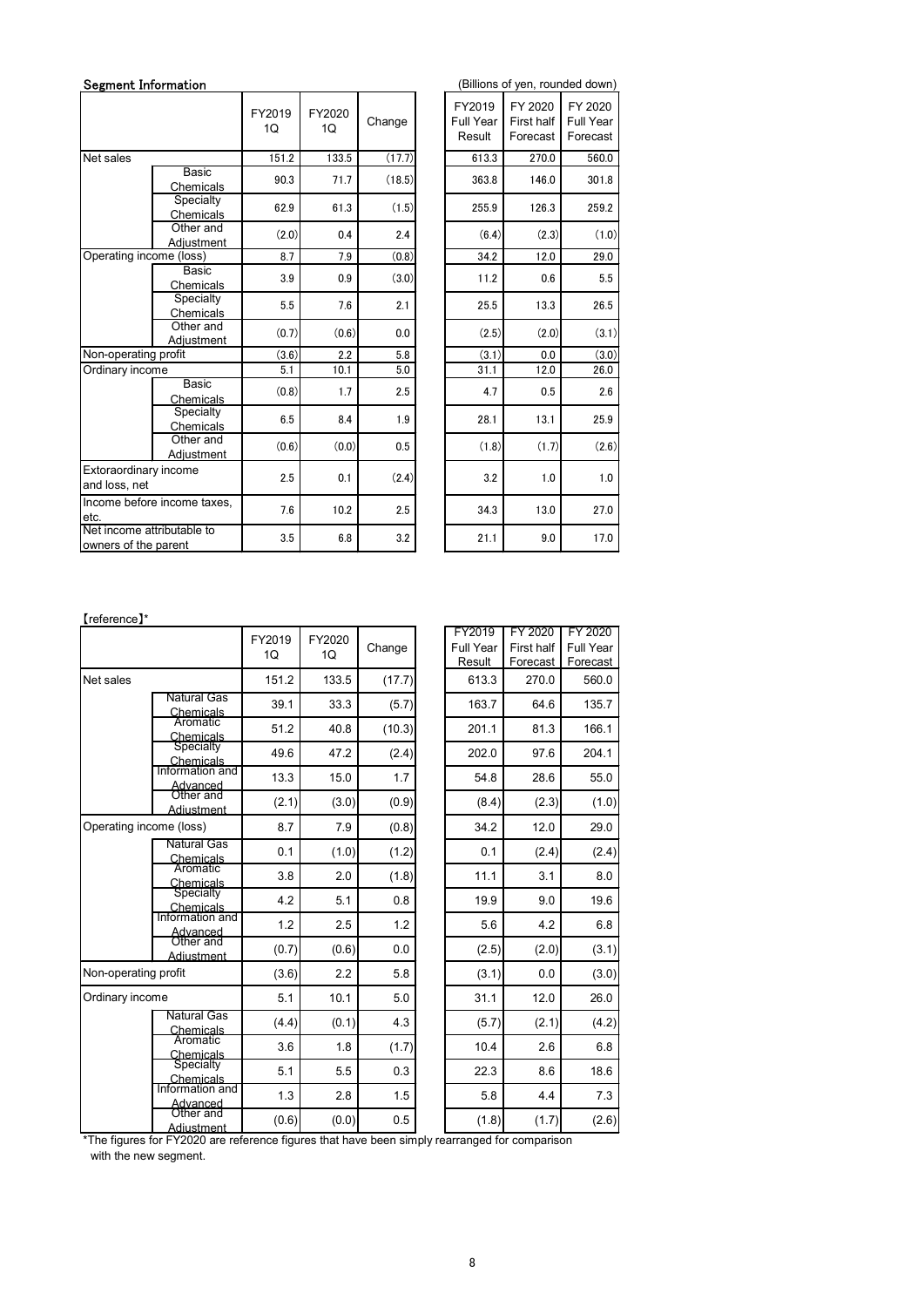## Other Information 1

| Other Information 1                                               |                  |             |                  |             |                  |                    |                  |             |             |                    |
|-------------------------------------------------------------------|------------------|-------------|------------------|-------------|------------------|--------------------|------------------|-------------|-------------|--------------------|
|                                                                   |                  |             | FY2017           | FY2018      |                  | FY2020             |                  |             |             |                    |
|                                                                   |                  | FY2016      |                  |             | FY2019           |                    |                  |             |             |                    |
| Investments                                                       | Full year        | 35.0        | 30.9             | 39.2        | 42.3             | Forecast<br>$50.0$ |                  |             |             |                    |
| (Billions of yen)                                                 | 1Q               | 5.6         | 6.1              | 9.1         | 11.5             | 8.7                |                  |             |             |                    |
| Depreciation &                                                    | Full year        | 25.6        | 27.0             | 27.4        | 29.5             | 31.0               |                  |             |             |                    |
| amortization<br>(Billions of ven)                                 | 1Q               | 6.1         | 6.4              | 6.7         | 7.1              | 7.5                |                  |             |             |                    |
| R&D expenditures                                                  | Full year        | 19.2        | 18.9             | 18.6        | 19.6             | 21.5               |                  |             |             |                    |
| (Billions of yen)                                                 | 1Q               | 4.8         | 4.5              | 4.5         | 4.5              | 4.7                |                  |             |             |                    |
| Number of Staff                                                   | Year-end         | 8,034       | 8,009            | 8,276       | 8,954            | 9,267              |                  |             |             |                    |
|                                                                   |                  | 8.4%        | 10.6%            | 8.7%        | 3.9%             | 3.3%               |                  |             |             |                    |
|                                                                   |                  | 12.0%       | 13.6%            | 11.3%       | 4.3%             | 3.5%               |                  |             |             |                    |
| ROA (Ordinary income)<br>ROE (Net income)                         |                  |             |                  |             |                  |                    |                  |             |             |                    |
|                                                                   |                  |             |                  |             |                  |                    |                  |             |             |                    |
|                                                                   |                  |             |                  |             |                  |                    |                  |             |             |                    |
|                                                                   |                  |             |                  |             |                  |                    |                  |             |             |                    |
|                                                                   | FY2016<br>Result |             | FY2017<br>Result |             | FY2018<br>Result |                    | FY2019<br>Result |             |             | FY2020<br>Forecast |
|                                                                   | First            | Second      | First            | Second      | First            | Second             | First            | Second      | First       | Second             |
| <b>Other Information 2</b><br>Exchange Rate<br>(JPY/USD, Average) | half<br>105      | half<br>112 | half<br>111      | half<br>111 | half<br>110      | half<br>112        | half<br>109      | half<br>109 | half<br>106 | half<br>105        |

## **Other Information 2**

| <b>Other Information 1</b>          |                  |                 |                  |                 |                 |                    |                  |                 |                 |                    |
|-------------------------------------|------------------|-----------------|------------------|-----------------|-----------------|--------------------|------------------|-----------------|-----------------|--------------------|
|                                     |                  | FY2016          | FY2017           | FY2018          | FY2019          | FY2020<br>Forecast |                  |                 |                 |                    |
| Investments                         | Full year        | 35.0            | 30.9             | 39.2            | 42.3            | 50.0               |                  |                 |                 |                    |
| (Billions of yen)                   | 1Q               | 5.6             | 6.1              | 9.1             | 11.5            | 8.7                |                  |                 |                 |                    |
| Depreciation &<br>amortization      | Full year        | 25.6            | 27.0             | 27.4            | 29.5            | 31.0               |                  |                 |                 |                    |
| (Billions of ven)                   | 1Q               | 6.1             | 6.4              | 6.7             | 7.1             | 7.5                |                  |                 |                 |                    |
| R&D expenditures                    | Full year        | 19.2            | 18.9             | 18.6            | 19.6            | 21.5               |                  |                 |                 |                    |
| (Billions of yen)                   | 1Q               | 4.8             | 4.5              | 4.5             | 4.5             | 4.7                |                  |                 |                 |                    |
| Number of Staff                     | Year-end         | 8,034           | 8,009            | 8,276           | 8,954           | 9,267              |                  |                 |                 |                    |
| ROA (Ordinary income)               |                  | 8.4%            | 10.6%            | 8.7%            | 3.9%            | 3.3%<br>3.5%       |                  |                 |                 |                    |
| ROE (Net income)                    |                  | 12.0%           | 13.6%            | 11.3%           | 4.3%            |                    |                  |                 |                 |                    |
|                                     |                  |                 |                  |                 |                 |                    |                  |                 |                 |                    |
|                                     |                  |                 |                  |                 |                 |                    |                  |                 |                 |                    |
|                                     |                  |                 |                  |                 |                 |                    |                  |                 |                 |                    |
|                                     |                  |                 |                  |                 |                 |                    |                  |                 |                 |                    |
| <b>Other Information 2</b>          |                  |                 |                  |                 |                 |                    |                  |                 |                 |                    |
|                                     | FY2016<br>Result |                 | FY2017<br>Result |                 |                 | FY2018<br>Result   | FY2019<br>Result |                 |                 | FY2020<br>Forecast |
|                                     | First            | Second          | First            | Second          | First           | Second             | First            | Second          | First           | Second             |
|                                     | half             | half            | half             | half            | half            | half               | half             | half            | half            | half               |
| Exchange Rate<br>(JPY/USD, Average) | 105              | 112             | 111              | 111             | 110             | 112                | 109              | 109             | 106             | 105                |
|                                     |                  |                 |                  |                 |                 |                    |                  |                 |                 |                    |
| Exchange Rate                       | 118              | 119             | 126              | 133             | 130             | 127                | 121              | 120             | 119             | 120                |
| (JPY/EUR, Average)                  |                  |                 |                  |                 |                 |                    |                  |                 |                 |                    |
| crude oil (Dubai)                   |                  |                 |                  |                 |                 |                    |                  |                 |                 |                    |
| (USD/BBL)                           | 43               | 51              | 50               | 62              | 73              | 65                 | 64               | 56              | 38              | 50                 |
| Methanol (USD/MT,                   |                  |                 |                  |                 |                 |                    |                  |                 |                 |                    |
| Asian average spot                  | 230              | 327             | 296              | 381             | 408             | 335                | 277              | 245             | 180             | 220                |
| price)                              |                  |                 |                  |                 |                 |                    |                  |                 |                 |                    |
| Mixed Xylene                        | 660              | 680             | 650              | 725             | 845             | 730                | 705              | 640             | 440             | 570                |
| (USD/MT)                            |                  |                 |                  |                 |                 |                    |                  |                 |                 |                    |
|                                     |                  | 1,000           |                  | 1,200           | 1,600           |                    | 1,000            | 1,050           | 900             | 900                |
| <b>Bisphenol A</b><br>$(USD/MT)^*$  | 1,000<br>~1,200  | ~1,400          | 1,100<br>~1,300  | ~1,700          | ~1,900          | 1,200<br>~1,800    | ~1,450           | ~1,350          | ~1,450          | ~1,500             |
|                                     |                  |                 |                  |                 |                 |                    |                  |                 |                 |                    |
| Polycarbonate<br>$(USD/MT)^*$       | 2,200<br>~2,500  | 2,400<br>~2,800 | 2,500<br>~2,900  | 2,900<br>~1,000 | 2,700<br>~2,800 | 2,100<br>~2,800    | 1,900<br>~2,250  | 1,650<br>~2,000 | 1,540<br>~1,900 | 1,400<br>~2,000    |

\*Describe the minimum and maximum values during the period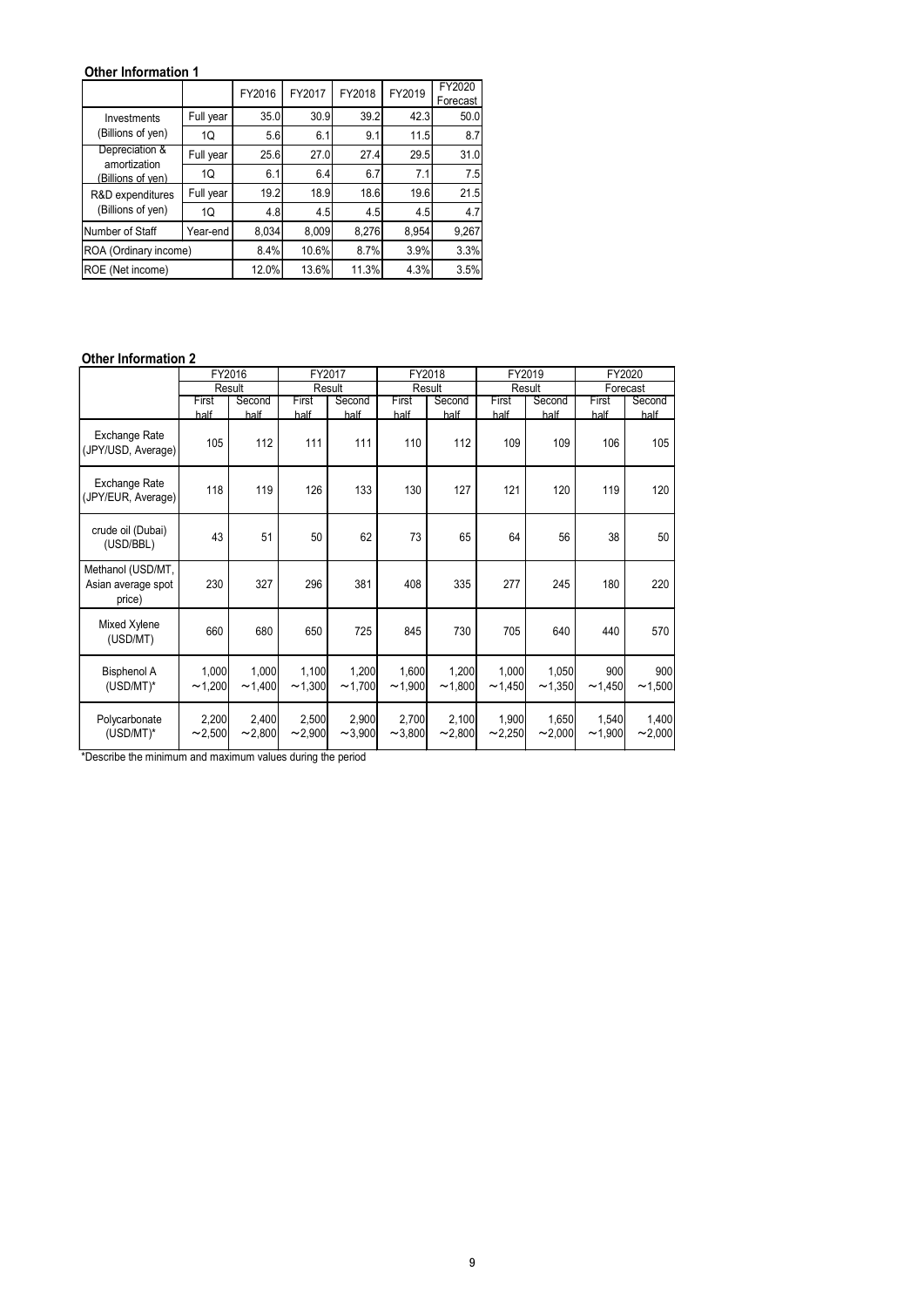## **Qualitative Information**

|                                      |             |             | (Billions of yen) |
|--------------------------------------|-------------|-------------|-------------------|
|                                      | FY2019 / 1Q | FY2020 / 1Q | Change            |
| Net sales                            | 151.2       | 133.5       | (17.7)            |
| Operating income                     | 8.7         | 7.9         | (0.8)             |
| Ordinary income                      | 5.1         | 10.1        | 5.0               |
| Net income attributable to owners of |             |             | 3.2               |
| the parent                           | 3.5         | 6.8         |                   |

## **Consolidated Business Results for This Period Overview of Results**

During the first three months of the fiscal year ending March 2021 (April 1 – June 30, 2020), the world economy rapidly fell into stagnation due to the fallout from the novel coronavirus pandemic. The Japanese economy faced a similarly harsh situation due to a slowdown in production activities and other consequences of the global decline in demand.

Against this backdrop, the MGC Group nevertheless saw consistently strong demand for its semiconductor-related products and optical polymers. However, demand for such offerings as automotive-related products fell due to the novel coronavirus pandemic, while market prices remained sluggish for general-purpose products, such as methanol, polycarbonates and purified isophthalic acid.

As a result, the MGC Group's net sales decreased year on year due primarily to a drop in the sales volume of aromatic chemicals and engineering plastics, in addition to the lower market prices of general-purpose products.

Group operating income also fell year on year, despite growth in the sales volume of optical polymers and semiconductor-related products, lower raw material and fuel prices, and other positive factors contributing to profit. This was mainly due to the sluggish market prices of general-purpose products and the decline in the sales volume of aromatic chemicals and engineering plastics.

However, ordinary income increased significantly, despite the decline in operating income, thanks to improvement in equity in earnings of affiliates related to overseas methanol producing companies, reflecting the absence of one-off costs (¥6.1 billion) recorded in the same period of the previous fiscal year in connection with a joint venture in Saudi Arabia.

Operating results by segment are as described below.

In addition, the MGC Group revised the definition of its reportable segments in the first quarter of the fiscal year ending March 31, 2021. To provide comparative year-on-year segment results, the Group has restated the operating results of the first quarter of the previous fiscal year to reflect the revised segmentation.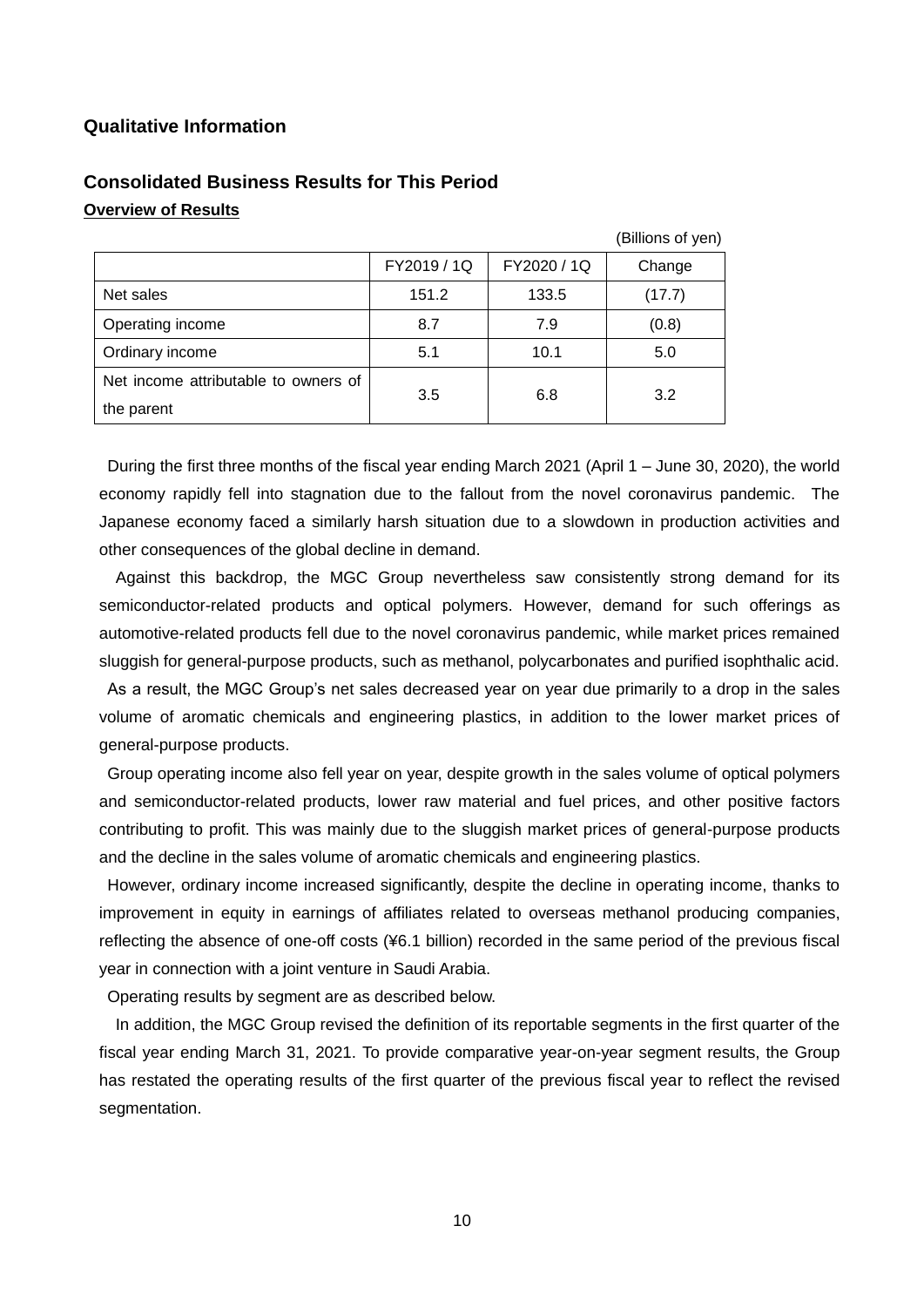#### **Results by Business Segment**

#### **Basic Chemicals**

|                  |             |             | (Billions of yen) |
|------------------|-------------|-------------|-------------------|
|                  | FY2019 / 1Q | FY2020 / 1Q | Change            |
| Sales            | 88.2        | 69.8        | (18.3)            |
| Operating income | 3.9         | 0.9         | (3.0)             |
| Ordinary income  | (0.8)       | 17          | 2.5               |

The methanol business saw decreases in both net sales and earnings due to a decrease in market prices compared with the same period of the previous fiscal year.

Methanol and ammonia-based chemicals posted a decrease in earnings compared with the same period of the previous fiscal year, despite lower raw material prices, due to a decline in market prices of MMA-based products and neopentyl glycol.

Specialty aromatic chemical products posted a decrease in earnings due to lower meta-xylenediamine demand for housing-related and other applications, despite solid sales of aromatic aldehydes.

General-purpose aromatic chemical products suffered decreases in net sales and earnings compared with the same period of the previous fiscal year. This was, despite lower raw material and fuel prices, mainly attributable to sluggish sales volumes of purified isophthalic acid and meta-xylene, as well as lower sales prices of these offerings.

Earnings from foamed plastics remained virtually unchanged from the same period of the previous fiscal year, with the positive effects of growing product demand associated with food packaging and civil engineering being offset by lower demand in the automotive industry and sluggish production due to the enforcement of urban lockdowns in some countries.

|                  |             |             | (Billions of yen) |
|------------------|-------------|-------------|-------------------|
|                  | FY2019 / 1Q | FY2020 / 1Q | Change            |
| Sales            | 62.7        | 61.2        | (1.4)             |
| Operating income | 5.5         | 7.6         | 2.1               |
| Ordinary income  | 6.5         | 8.4         | 1.9               |

#### **Specialty Chemicals**

Inorganic chemicals posted increases in net sales and earnings compared with the same period of the previous fiscal year thanks primarily to growth in the sales volume of chemicals for use in semiconductor manufacturing.

Net sales and earnings from engineering plastics both declined from the same period of the previous fiscal year. This was mainly attributable to a decrease in demand for such products as those used for automotive applications, in addition to a year-on-year decline in market prices for polycarbonates.